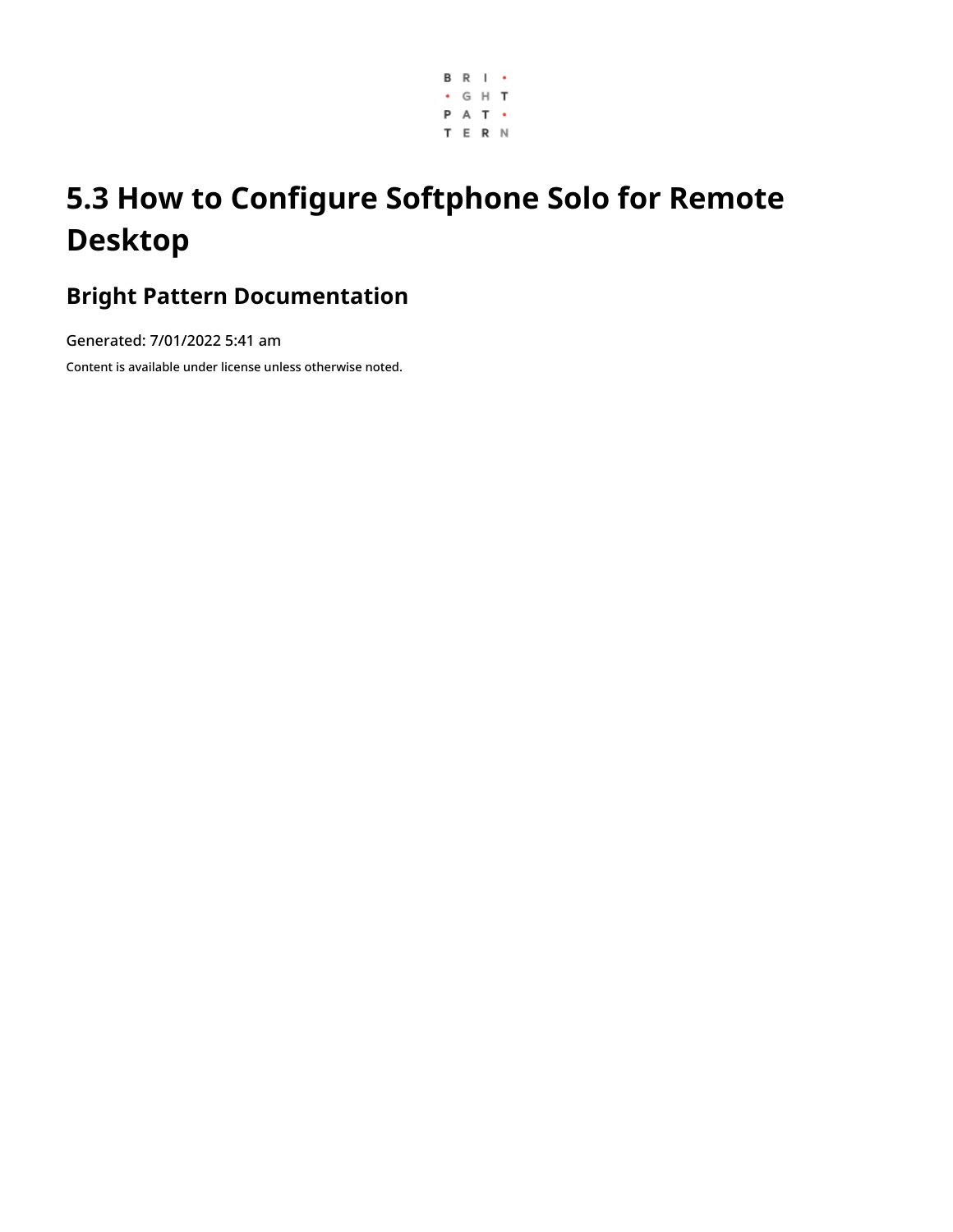## **Table of Contents**

<span id="page-1-0"></span>

| <b>Table of Contents</b>                                                  |  |
|---------------------------------------------------------------------------|--|
| How to Configure Softphone Solo for Remote Desktop                        |  |
| Procedure                                                                 |  |
| Step 1: Configure a hardphone for your contact center                     |  |
| Step 2: Set the agent's default hardphone number                          |  |
| Step 3: Configure Softphone Solo                                          |  |
| Step 4: Check that the agent can use the phone in Agent Desktop           |  |
| Troubleshooting                                                           |  |
| Unable to access the system                                               |  |
| Unable to obtain phone configuration. Error: HTTP error: 401 Unauthorized |  |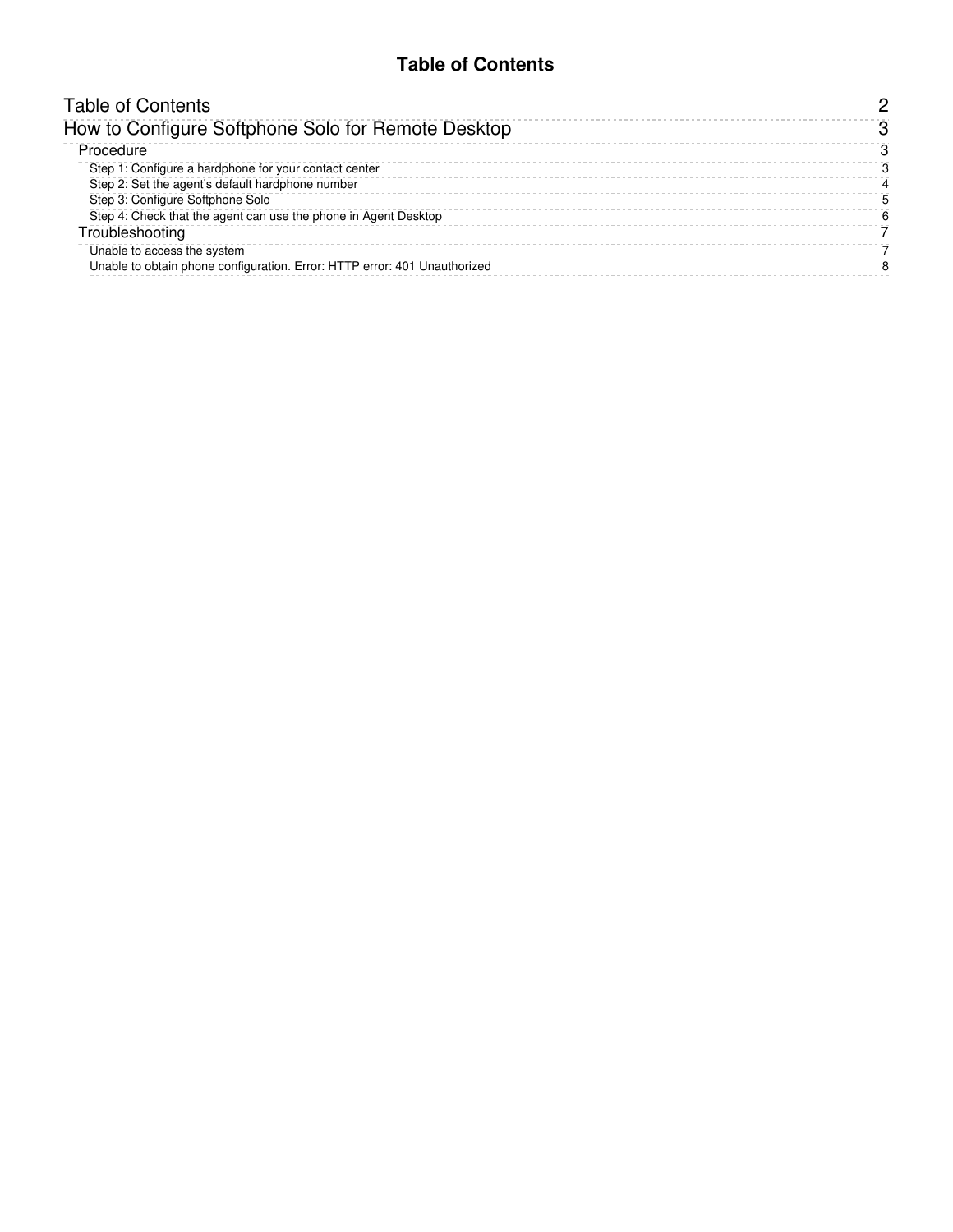# <span id="page-2-0"></span>**How to Configure Softphone Solo for Remote Desktop**

This article describes how to configure Softphone Solo for remote desktop use. Softphone Solo is an application (Windows) that installs the softphone functions of Bright Pattern's Agent Desktop Helper Application component (i.e., *bpclient.exe*) outside of a user's main client machine.

When Softphone Solo is set up, contact center users are able to have softphone functionality on Agent Desktop through a remote session—without having to download and install the Agent Desktop Helper Application component.

# <span id="page-2-1"></span>**Procedure**

In this procedure, we treat Softphone Solo as a default hardphone, and we assign it to each Agent Desktop user with a specific number.

## <span id="page-2-2"></span>**Step 1: Configure a hardphone for your contact center**

- 1. Log in to the Contact Center Administrator application and go to section*Configuration > Directory > Hardphones*.
- 2. Click **Add hardphone** ("**+**") to add a new hardphone.
- 3. In the *Properties* tab, set the following:
	- 1. **Number** The number (e.g., "5001") that will be used for users who log in to Agent Desktop with a remote session; choose a number that is different than the number range of users' extensions
	- 2. **Caller ID** Optional; OK to leave empty
	- 3. **MAC address** Leave empty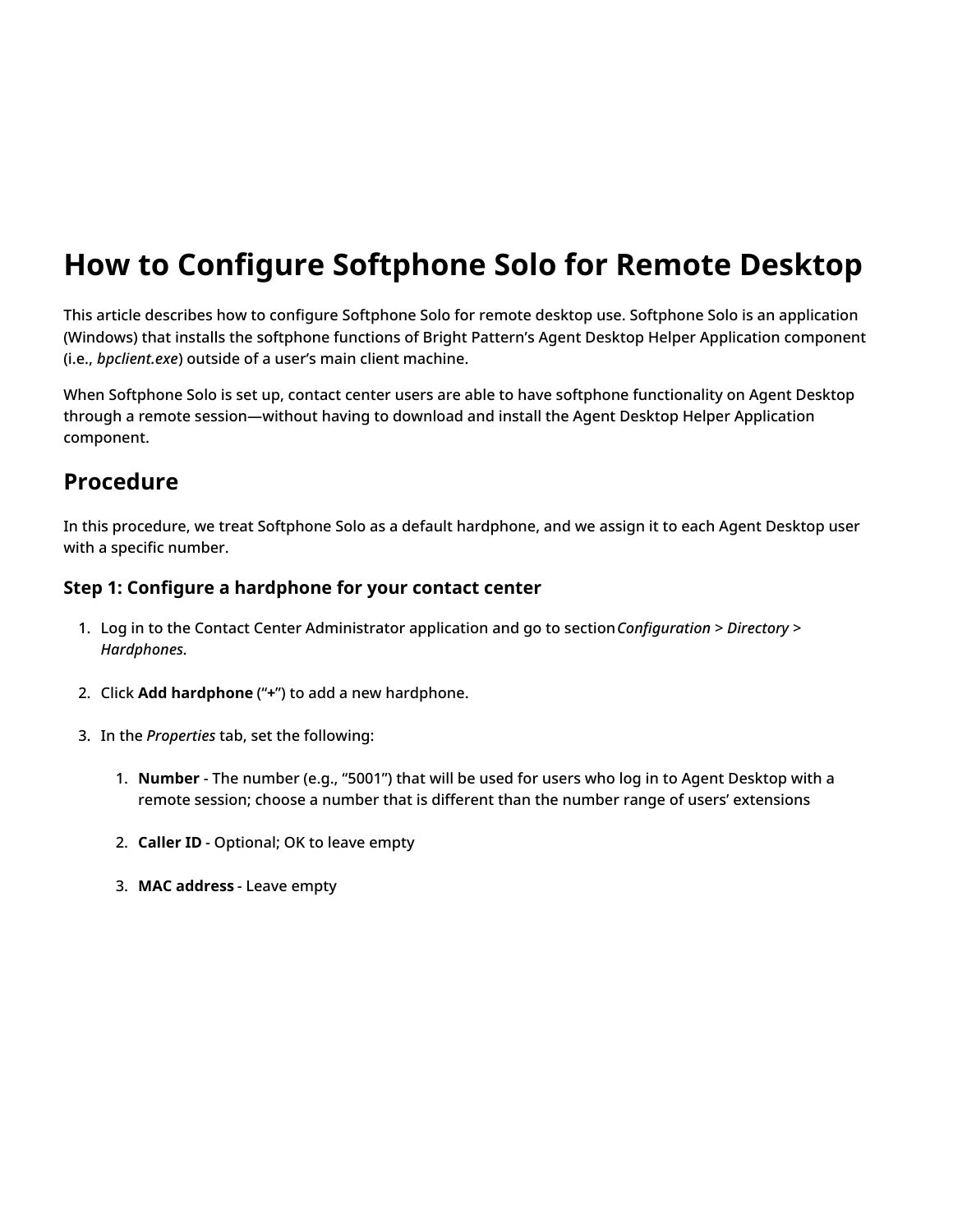|                                    | <b>Properties</b> | <b>Authentication</b>                                                                                                                               | <b>Forwarding</b> |
|------------------------------------|-------------------|-----------------------------------------------------------------------------------------------------------------------------------------------------|-------------------|
| Number:                            | 5001              |                                                                                                                                                     |                   |
| Caller ID:                         |                   |                                                                                                                                                     |                   |
| MAC address:                       | password.         | Optional, for automatic provisioning of<br>supported softphones. Entering or<br>Changing MAC here also turns on<br>authentication and changes phone |                   |
| Phone registers<br>dynamically as: | 5001@bpcc         |                                                                                                                                                     |                   |

#### Hardphone Properties

- 4. In the *Authentication* tab, set:
	- 1. **Username** Set the hardphone number (e.g., "5001")
	- 2. **Password** Set any, but follow the rules of your contact center's password policy

| <b>Properties</b> | <b>Authentication</b> | <b>Forwarding</b> |
|-------------------|-----------------------|-------------------|
| Username:         | 5001                  |                   |
| New password:     |                       |                   |
| Confirm password: |                       |                   |
|                   | Generate password     |                   |

Hardphone Authentication

5. Click **Apply** at the bottom of the screen to save your changes.

#### <span id="page-3-0"></span>**Step 2: Set the agent's default hardphone number**

As a best practice, set the agent's default hardphone number. This is the number that the agent will use for placing calls in Agent Desktop. Note that this step is not required for using Softphone Solo, but it is recommended. The agent can choose a number manually at a later time.

- 1. Go to section *Configuration > Users & Teams > Users*.
- 2. From the *Users* list, select the agent who will be using Softphone Solo.
- 3. In the agent's *Contacts* tab, set the **Default hardphone number** to the same number you configured for the hardphone in Step 1 of this procedure.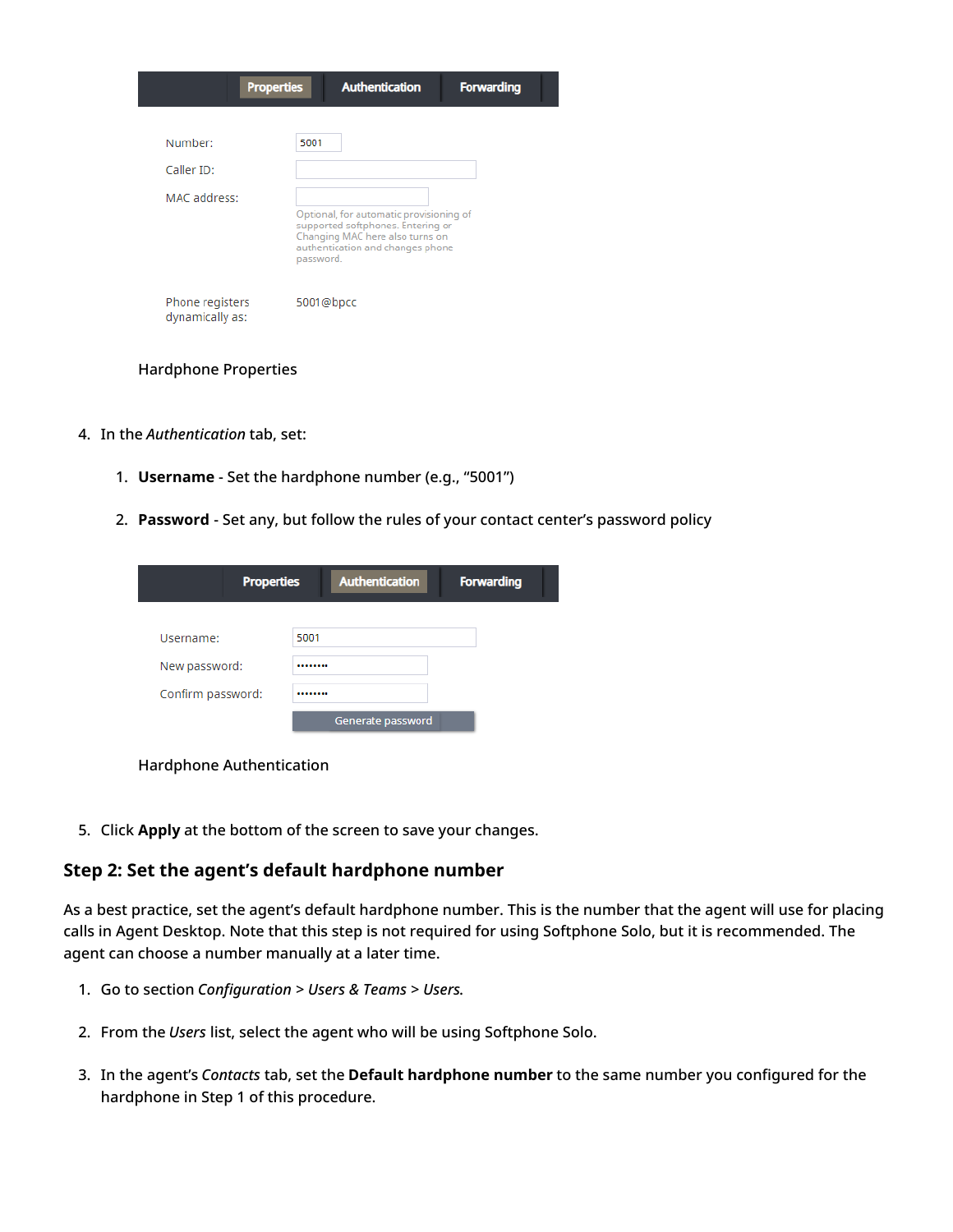| <b>Properties</b> |      | <b>Authentication</b> | <b>Forwarding</b> |
|-------------------|------|-----------------------|-------------------|
| Username:         | 5001 |                       |                   |
| New password:     |      |                       |                   |
| Confirm password: |      |                       |                   |
|                   |      | Generate password     |                   |

The Users > Contacts properties for the agent

4. Click Apply at the bottom of the screen to save your changes.

### <span id="page-4-0"></span>**Step 3: Configure Softphone Solo**

- 1. Download and install the Softphone Solo for Windows application (*SoftphoneSolo\_5.x.x.xxxxx.msi*). Please contact Customer Success Management for the file.
- 2. Launch the application after installation is complete, or right-click the **Softphone Solo tray icon**(phone icon) and select **Configure** to launch it.



Softphone Solo tray icon, right-clicked

3. The Softphone Solo configuration dialog will open.

| Softphone Solo configuration      | ×         |
|-----------------------------------|-----------|
| HTTP(s) URL to access the system: |           |
| Tenant name:                      |           |
| Login:                            |           |
| Pasword:                          |           |
| $\Box$ Use manual configuration   | Configure |
| Apply                             | Cancel    |

Softphone Solo configuration settings

- 4. Set the following:
	- 1. **HTTP(s) URL to access the system** The URL of the contact center (e.g., ["http://company.brightpattern.com"](http://company.brightpattern.xn--com-9o0a))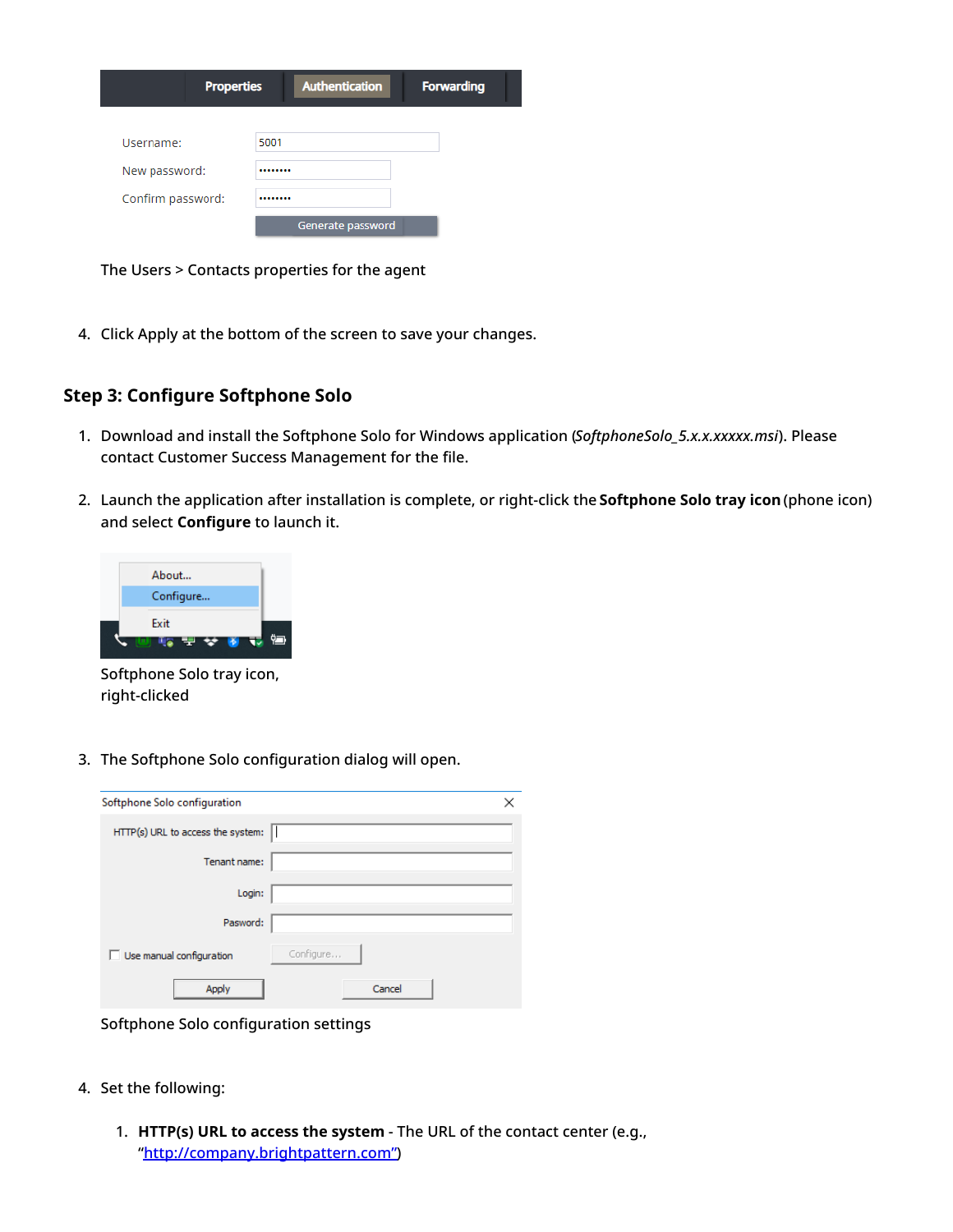- 2. **Tenant name** The contact center domain (e.g., "company.brightpattern.com")
- 3. **Login** The agent's username (e.g., "christy.borden")
- 4. **Password** The user's password
- 5. Click **Apply**.
- 6. If you see an error message, go back and check your configuration, as you may have set the wrong username/password or the wrong URL. The [Troubleshooting](https://help.brightpattern.com/5.3:Contact-center-administrator-guide/ApplicationNotes/SoftphoneSoloConfiguration#Troubleshooting) section describes some common errors you may encounter.

### <span id="page-5-0"></span>**Step 4: Check that the agent can use the phone in Agent Desktop**

- 1. Go to the Agent Desktop application, and log in as the agent, using the same Authentication user name and password as set in the Softphone Solo configuration dialog.
- 2. Go to *Settings > Phone Device* and set **Internal hardphone, my default number**. You will have to log out and log in again for the change to take effect.

| <b>Phone Device</b>                                                  |  |  |  |
|----------------------------------------------------------------------|--|--|--|
| Phone via soundcard/headset (Agent Helper Application)               |  |  |  |
| Secure phone via soundcard/headset (Secure Agent Helper Application) |  |  |  |
| Secure phone via browser audio (Web RTC)                             |  |  |  |
| (C) Internal hardphone, my default number                            |  |  |  |
| Internal hardphone, number                                           |  |  |  |
| External phone, PSTN number                                          |  |  |  |
| Dial-in and keep line open (nailed connection)                       |  |  |  |
| Login without phone                                                  |  |  |  |
| <b>Ok</b><br>Cancel                                                  |  |  |  |

Selecting the phone device in Agent Desktop

Note that if the agent (or an administrator) has configured Softphone Solo manually, the agent has the option to use the **Internal hardphone, number** setting, with the number of their choice, as shown.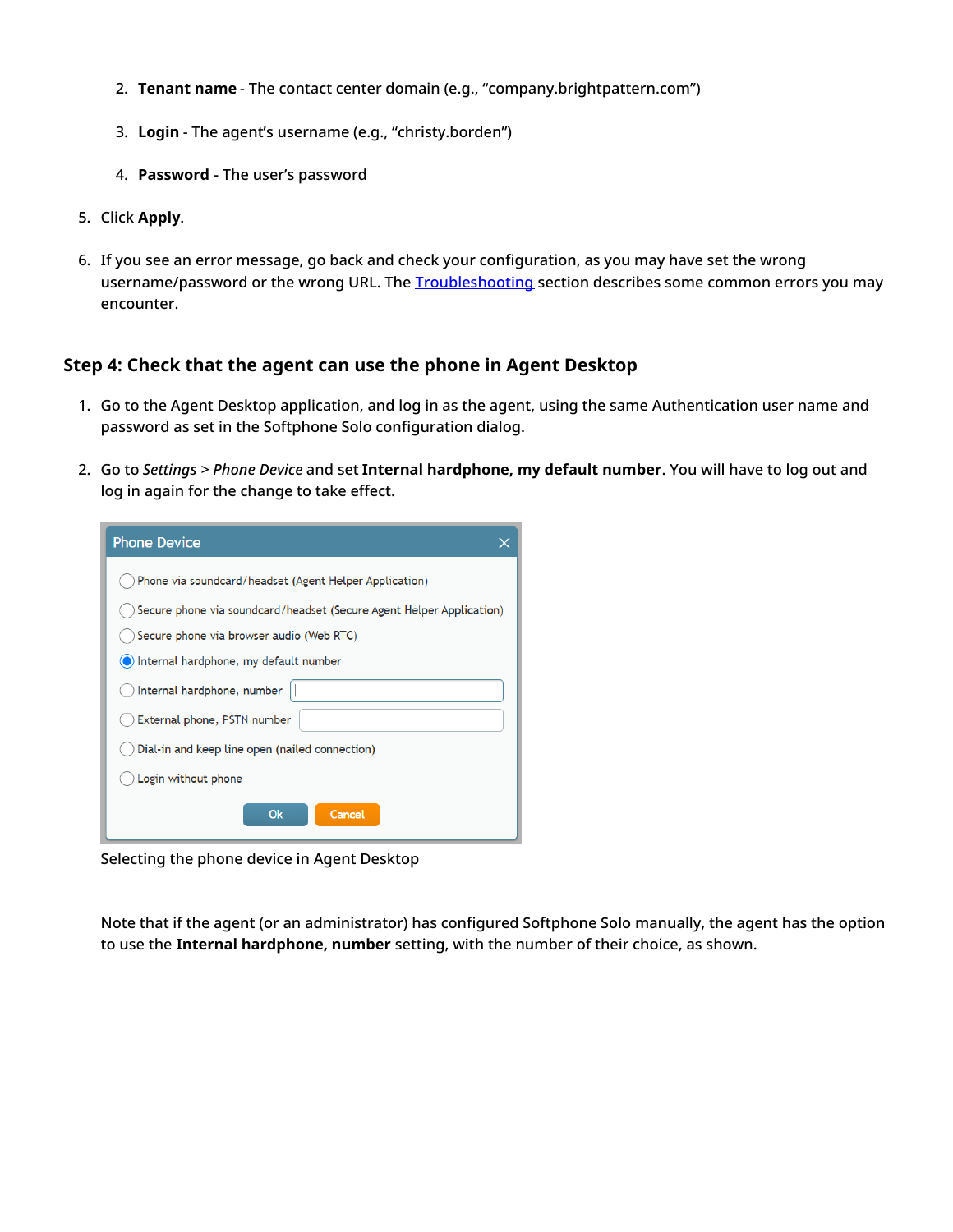| <b>Phone Device</b>                                                  |
|----------------------------------------------------------------------|
| Phone via soundcard/headset (Agent Helper Application)               |
| Secure phone via soundcard/headset (Secure Agent Helper Application) |
| Secure phone via browser audio (Web RTC)                             |
| Internal hardphone, my default number                                |
| Internal hardphone, number<br>3003                                   |
| External phone, PSTN number<br>$\blacktriangleleft$                  |
| Dial-in and keep line open (nailed connection)                       |
| Login without phone                                                  |
| <b>Ok</b><br>Cancel                                                  |

Selecting the "Internal hardphone, number" setting

3. After logging in again, if you hover your cursor over the agent's**Settings**, you will see that the agent's phone number is the default hardphone number (e.g., "5001").



Hover text over agent's profile/Settings shows the agent's phone number

4. Configuration is now complete. Try placing a call.

# <span id="page-6-0"></span>**Troubleshooting**

This section describes error messages and what they mean.

## <span id="page-6-1"></span>**Unable to access the system**



Unable to access the system error message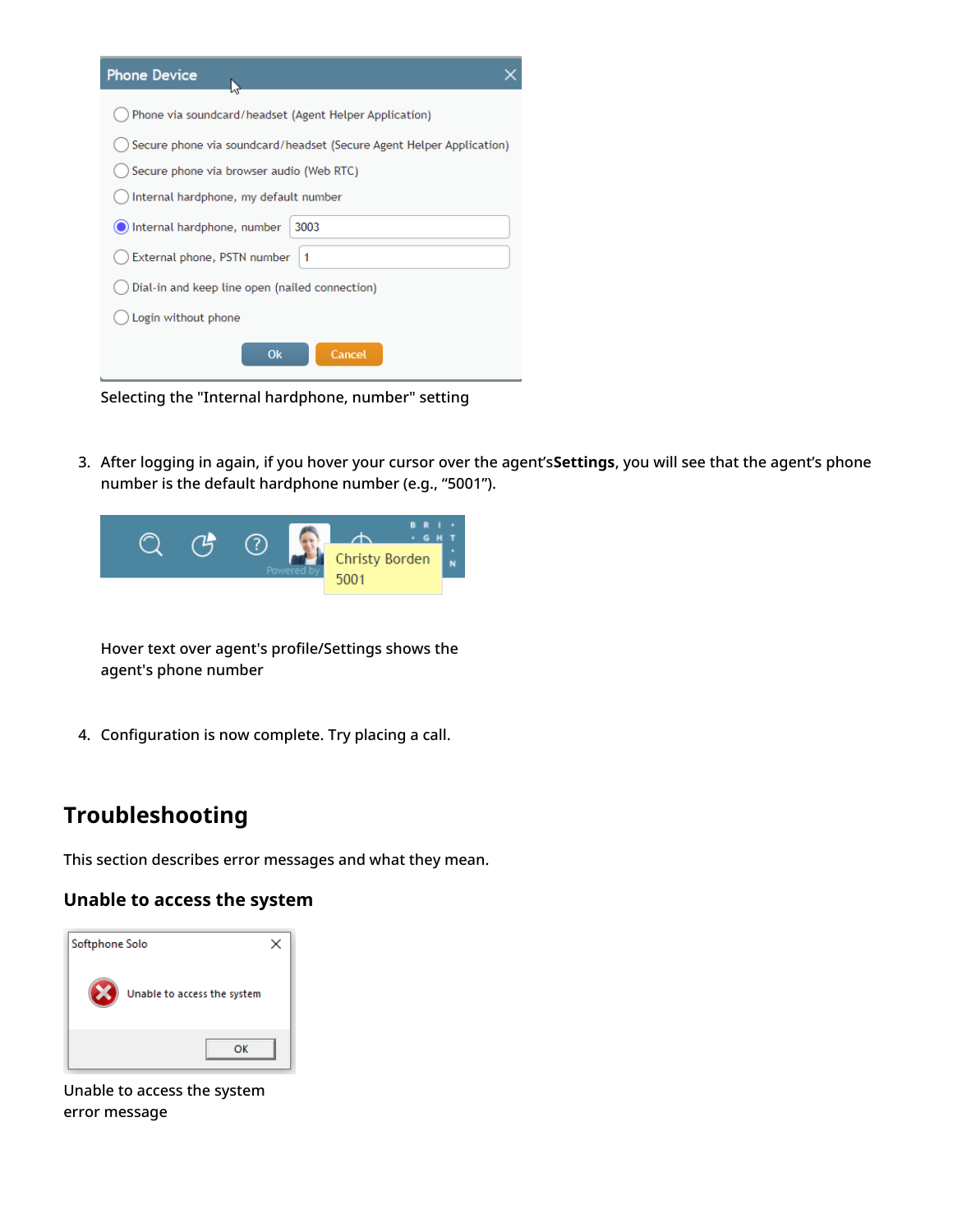This error could mean that you may have set the wrong URL in configuration. Make sure that in the field HTTP(s) URL to access the system, that you have set the correct URL of your contact center, including the leading "[http://"](http://xn--ivg) (e.g., ["http://company.brightpattern.com"](http://company.brightpattern.xn--com-9o0a)).

You can quickly check the status of both configuration options (automatic and manual) by looking at Softphone Solo's Windows tray icon (phone icon) color at the bottom of your desktop screen: green = OK, gray = fail.

# <span id="page-7-0"></span>**Unable to obtain phone configuration. Error: HTTP error: 401 Unauthorized**

| Softphone Solo |                                                                              |  |
|----------------|------------------------------------------------------------------------------|--|
|                | Unable to obtain phone configuration.<br>Error: HTTP error: 401 Unauthorized |  |
|                | ок                                                                           |  |

HTTP error:401 message

This likely means that you did not set the user's default hardphone number to the correct number, and because of that, the configuration could not be completed.

Or, it means that some other values have not been configured. If this is the case:

1. Right-click the Softphone Solo tray icon and select **Configure**.



Configure Softphone Solo

- 2. Select the checkbox for **Use manual configuration** and click **Configure**.
- 3. In the *Advanced SIP configuration* dialog that opens, if you see that the Advanced SIP configuration is empty, fill in the blank fields. These settings are normally filled in by the system automatically during manual configuration. However, these settings could be affected if the default number was not set correctly, or some other setting was wrong.

| Advanced SIP configuration |    |             |
|----------------------------|----|-------------|
| Phone number:              |    | SIP domain: |
| SIP Server address:        |    | 5060<br>t   |
| Authentication user name:  |    | Password:   |
| Registration interval:     | 90 | seconds     |
|                            | OK | Cancel      |

Advanced SIP configuration, empty